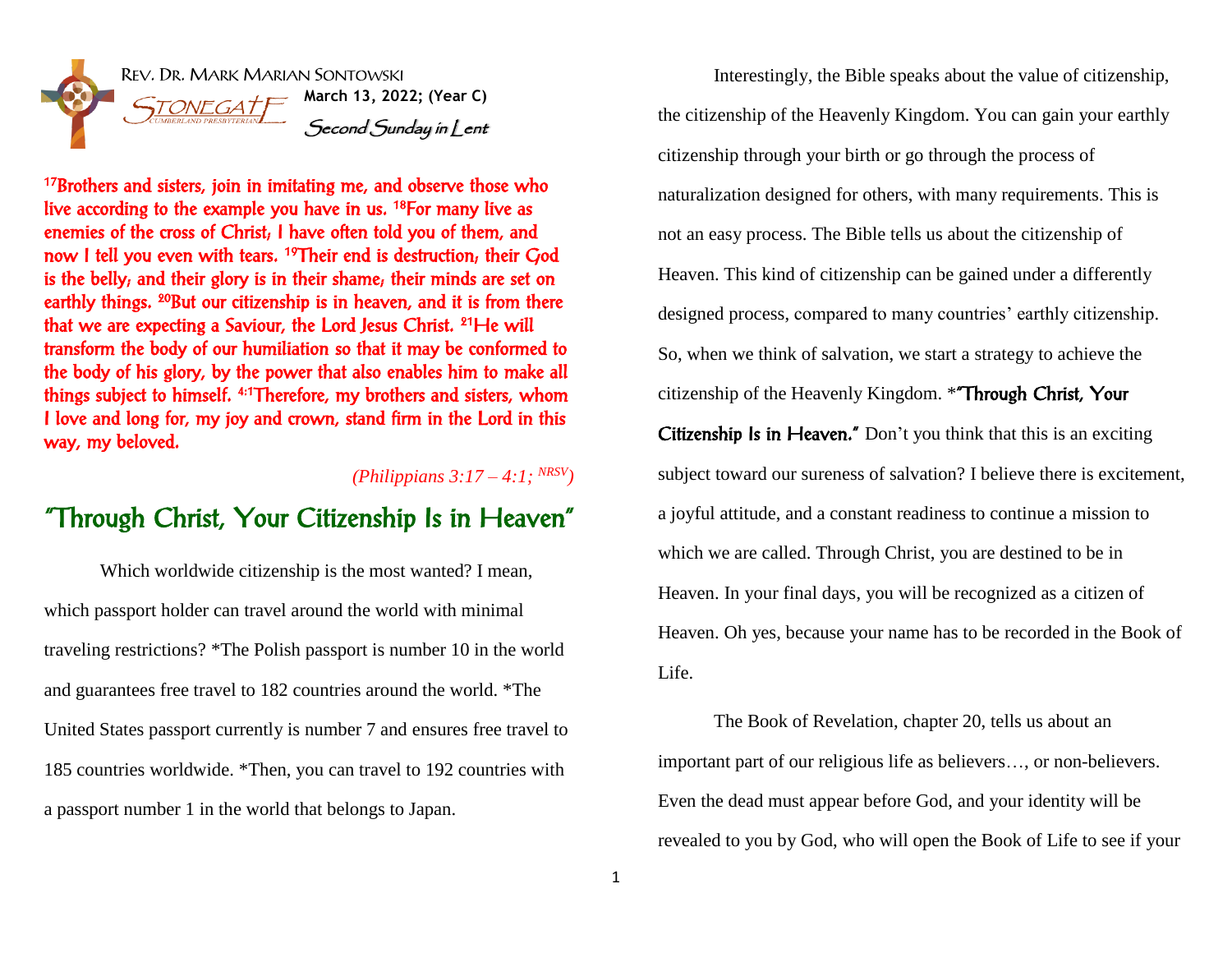name is there, or not. So, if your name was not found in the Book of Life, woe to you; you will be thrown into the lake of fire. But, let me tell you this. You all are called to be registered – recorded in the Book of Life. It means you have already taken action to gain the citizenship of Heaven. \*How does it work? The Bible tells us in the letter to the *Romans 10:9 NRSV* , "if you confess with your lips that Jesus is Lord and believe in your heart that God raised him from the dead, you will be saved." It is Christ who granted you the most powerful citizenship! It means you have a passport for the most prestigious travel, a passport of the most powerful government. The passport seal's value is above all earthly travels, even above the 192 countries. Your identity is positioning you in the most privileged place and position, even above the dead of the royal family members. \*"Through Christ, Your Citizenship Is in Heaven." Since you gained this most privileged title, you must remember that you have responsibilities before entering the Heavenly Kingdom.

\*In *2 Corinthians 5:17; NRSV* , we recognize how we are changed. " <sup>17</sup>So if anyone is in Christ, there is a new creation: everything old has passed away; see, everything has become new!" This new characteristic is according to your citizenship in Heaven.

This is not the end. We are appointed to a special task we learn about when we continue reading from \*2 Corinthians 5:20; <sup>NRSV</sup>. "20So we are ambassadors for Christ since God is making his appeal through us, we entreat you on behalf of Christ, be reconciled to God." When God opens the Book of Life in Heaven, do not worry about whether you had been representing Christ and His Kingdom as the earthly ambassadors do, since you "confess with your lips that Jesus is Lord." An ambassador is nominated and sent to a host country to represent the governing body and the entire beauty of his country. You are ambassadors from Heaven, therefore you have to be qualified for this position, and your qualification is through Christ.

*First*, a firm foundation of faith is critical to you, ambassador. Faith characterizes, to others, whom you represent. Ambassadors are obligated to faithfully and loyally display through your service the joy, charity, peace, kindness, goodness, faithfulness, gentleness, honesty, and trust, making desirable the place they came from. Now I am telling you the Kingdom of Heaven is the most desirable place to live. \*"Through Christ, Your Citizenship Is in Heaven." Remember whom you represent.